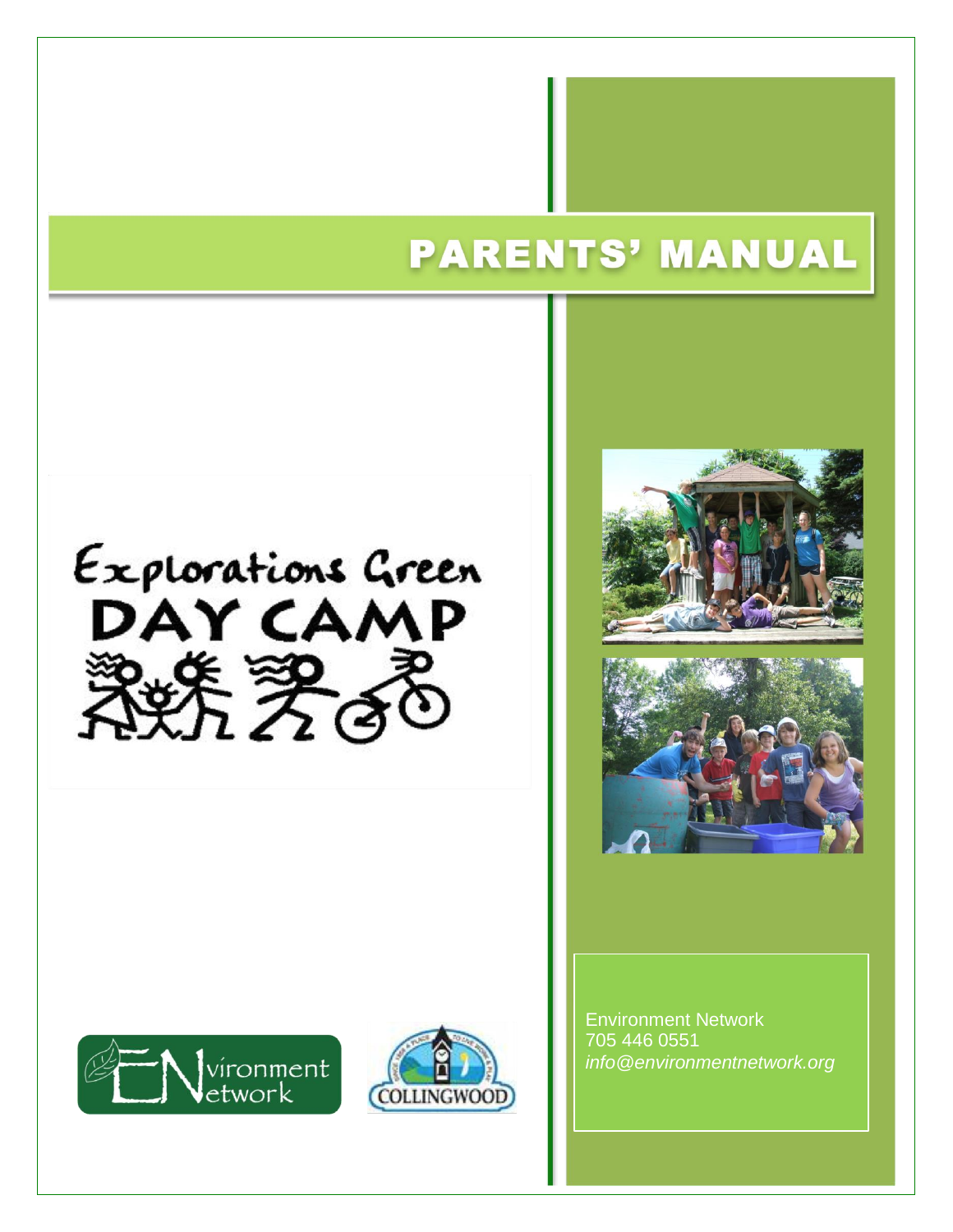# Welcome to Explorations Green!

## *Camp Philosophy*

The Explorations Green Day Camp follows the philosophy of the Institute of Earth Education, which advocates helping people live more harmoniously and joyously with the natural world. At Explorations Green, this is accomplished through hands-on environmental learning and dynamic outdoor activities in a safe and fun environment. Children are provided with experiences that develop and nurture a joyous relationship and understanding of the Earth and its processes.

The camp will show children that they too are part of nature and will lead them to discover different relationships that exist between people and the natural worlds. Campers will be taught skills to allow them to live more in tune with the Earth, by focusing on and modeling positive environmental behaviors and attitudes.

Campers will enjoy new weekly themes as they spend their days outdoors cycling, swimming, river trekking, connecting with the community, creating eco-art, playing games, and learning about nature through exploration and dynamic outdoor activities.

Explorations Green introduces campers to the many trail systems, parks, and public spaces that our area has to offer. Under the guidance of trained counsellors, campers discover the different relationship between people and the environment while experiencing numerous ways to enjoy nature.

# *Camp Sponsorship*

*Did you know that the Explorations Green Camp offers limited space to those who may not have the opportunity to attend camp? This initiative is made possible through the generosity of the Town of Collingwood.*

*We strive to ensure that all children have equal access despite facing any economic barriers.* 

*Please contact Kerri MacDonald at 705 446 0551 for further information.*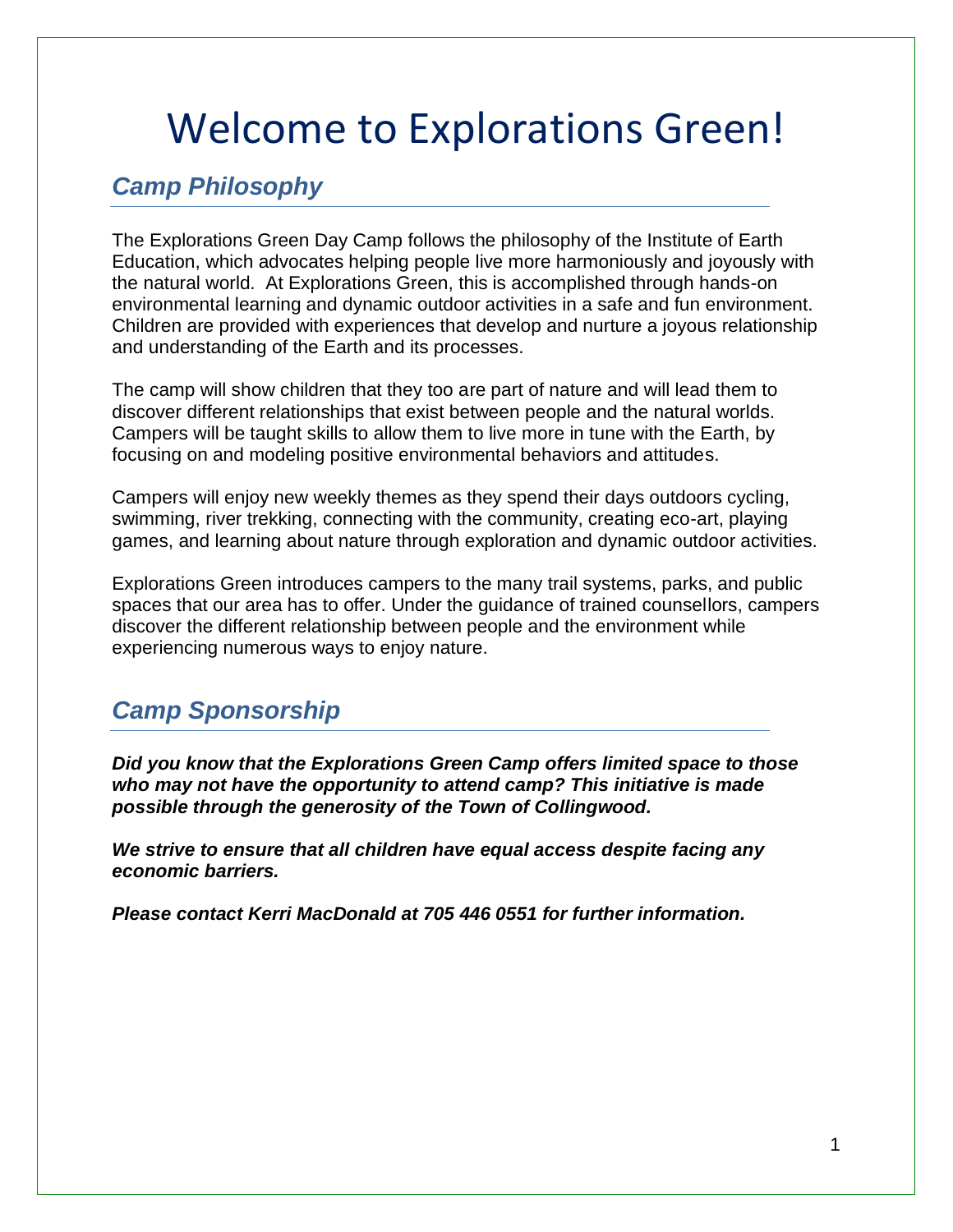### *Camp Program*

The program for The Explorations Green Summer Day Camp has been carefully designed to provide campers with a fun and educational experience. Activities are included in the camp's program if they satisfy one of seven learning outcomes *Energy Flow, Cycling, Diversity, Community, Inter-relationship, Change, and Adaptation.* 

#### **New weekly themes at a glance:**

#### *Olympic Warriors*

Challenge your friends in the Explorations Green Summer Olympics! Compete in fun events including ultimate obstacle courses, relays, and many other wacky challenges to earn points for your team. End the week with our famous talent show!

#### *Water Works*

Slip and slide down the Pretty River! Challenge friends to rain drop relays, learn about, discover and find wild water creatures!

#### *Food Frenzy*

Discover where your food comes from! Get your hands dirty down in the garden, digging roots, picking weeds and veggies. Help us design and create a beautiful garden mural!

#### *Explore This!*

Discover and explore what Collingwood has to offer! Learn how to use your energy and keep your bike running smoothly as we embark on fun adventures while exploring the town's beautiful parks, and water ways! Play games and discover the power of your own energy!

#### *Enviro-Survivor*

Beneath the rocks in the stream, at the bottom of the pond, the tops of the trees, so many fascinating critters await discovery! Uncover the secrets of wildlife and learn about the wild world around us while embarking on a town-wide scavenger hunt. Survive in the wild by working as a group, building forts, and experiencing the diversity of nature.

Explorations Green Summer Day Camp offers campers a unique experience to explore, challenge themselves, collaborate with others, and discover in a fun and safe environment. We invite your child to come and experience the joys of nature while learning how we can care for our environment and ourselves in a sustainable way.

### *Registration*

Parents are asked to accompany their children on the first day of camp. It gives camp staff the opportunity to meet you, as well as giving you the chance to meet with the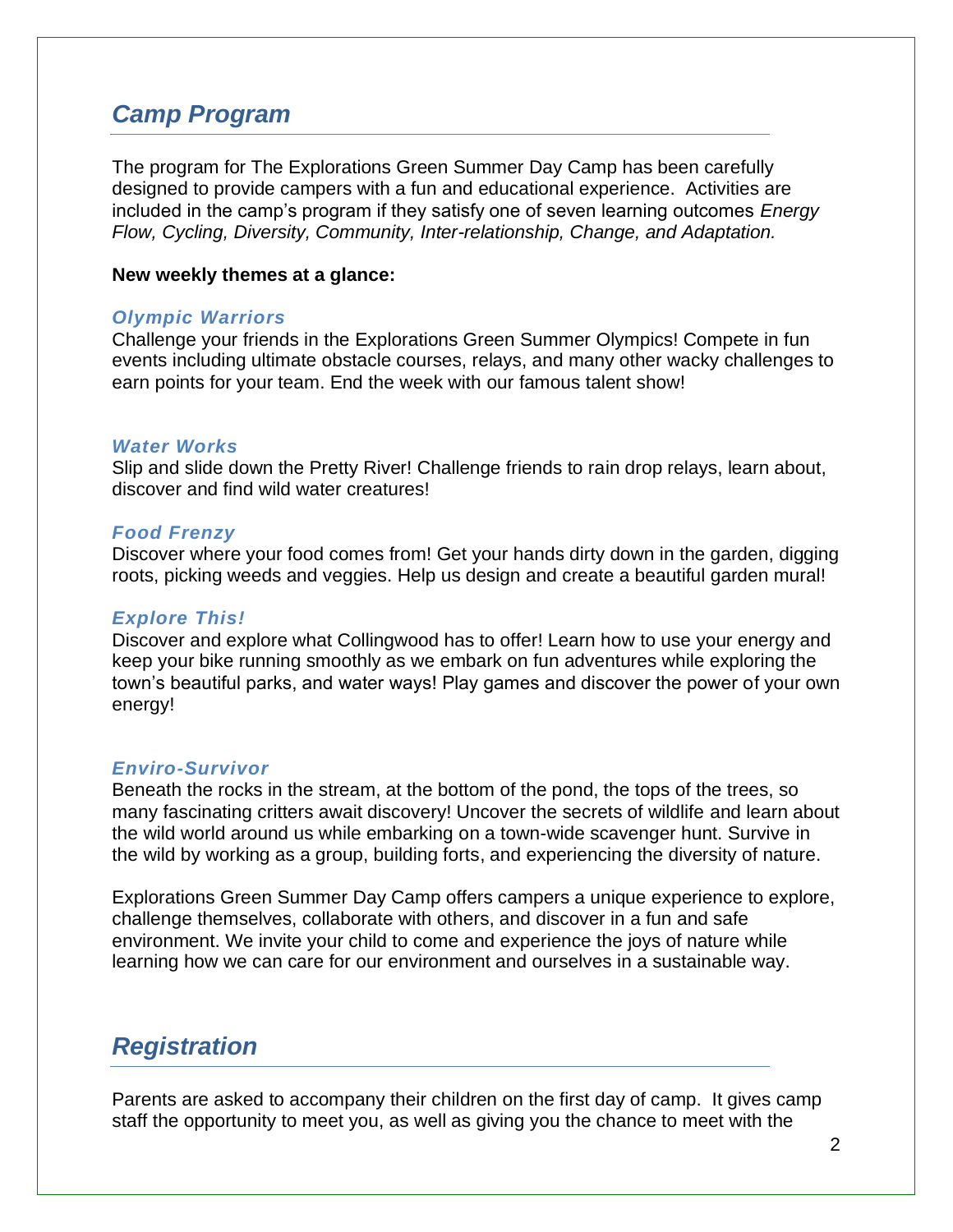people who will be caring for your child each day. All registration forms need to be completed prior to the start of camp.

Registration is not complete until payment has been received. We are not able to offer refunds for missed days of camp. Before the camp starts, we purchase supplies and hire our staff according to the pre-enrollment numbers. Your understanding is appreciated.

### *Camp Location and Hours of Operation*

### *Collingwood, ON*

Camp sessions run Monday to Friday. Camp headquarters is located at Sunset Point Park, beside EnviroPark, in the Pavilion. The Pavilion offers a sheltered area for campers in the case of inclement weather. Additionally, there is a locked storage facility to store bikes overnight if you desire.

**Campers are to meet at the pavilion each morning. Camp drop-off begins at 8:30 and then Opening Ceremonies at 9:00 am and the camp ends with a Closing Ceremony each afternoon. Children are to be picked-up at 4:30**

### *Camper Arrival and Departure Procedures*

*Arrival***-** Camp staff will be available to check in your child beginning at 8:30 am. Please do not arrive earlier as staff will be busy preparing for the day and will not be able to give your children the supervision they require. Parents/Guardians need to sign their children in to the care of camp staff. **Children cannot be dropped off or sign themselves in.** Part of the sign in process will be to provide camp staff with a code/ password that will be required for pick-up.

*Departure***-** Explorations Green staff will not release a child to anyone other than the authorized parent/guardian unless another party is noted on the camper information and has been given the password by the camper's parent. On your registration form you will have filled out two alternate people who are then authorized to pick up your child from camp**.** Unforeseen circumstances do happen and if you need a person that is not on your list to pick up your child early, please contact the office to let us know. **Under no circumstances will a child be allowed to leave the camp unsupervised.** Campers return to the camp headquarters at Sunset Point between 4:00-4:15 pm. If you need to pick up your child early, please notify the camp staff in advance.

**IMPORTANT: After 4:45pm parents will be charged \$1.00 per minute in addition to their camp fee. In the event that a parent fails to arrive by 5:00pm we are obliged by law to contact Children's Aid Society.**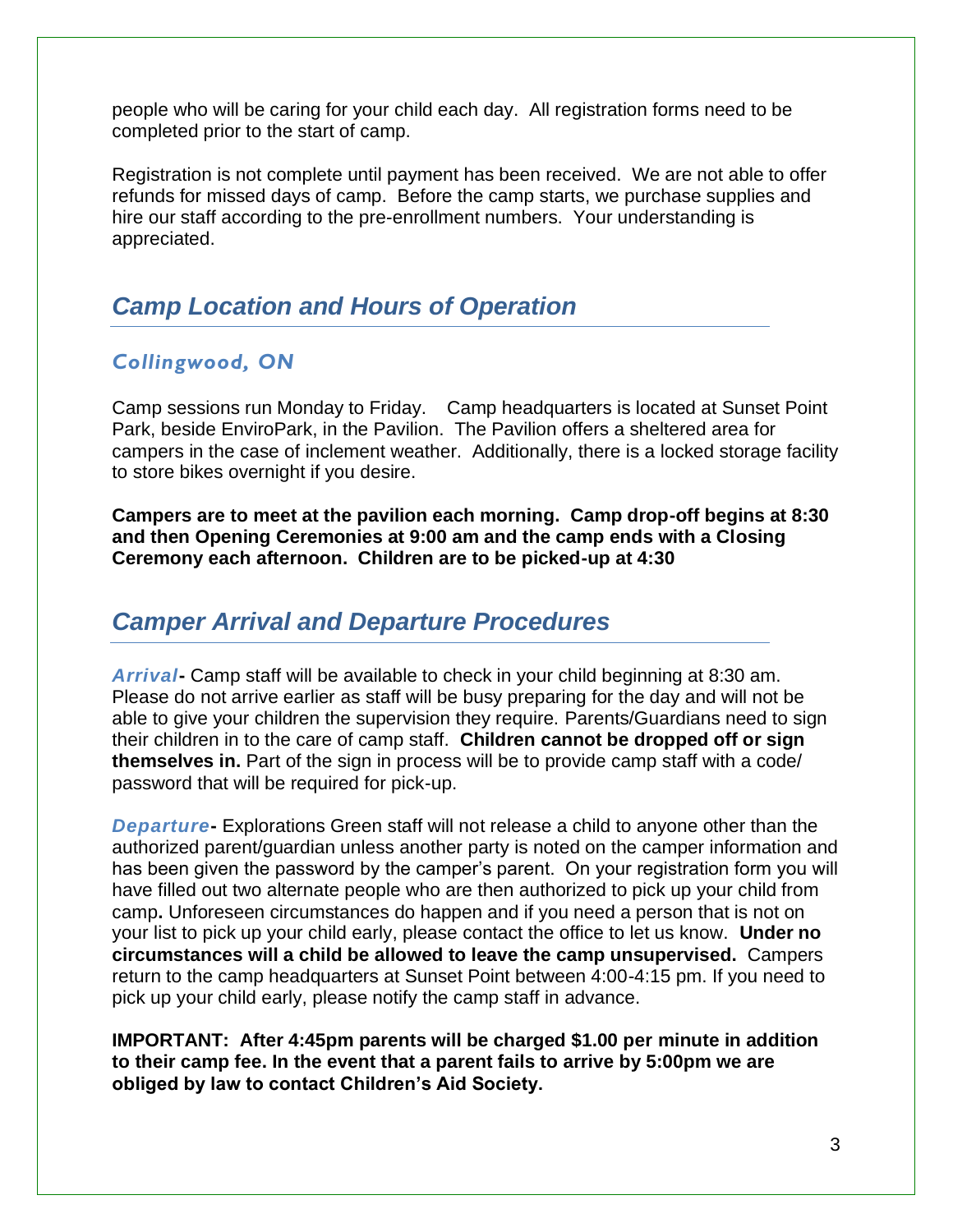# *What to Bring:*

#### *Everyday:*

- Bike and Helmet (if you choose you can bring a lock as well)
- Litterless Lunch \* (nut-free)
- Water or Juice in a reusable bottle \* (no energy drinks please)
- Sunscreen
- Snack food morning and afternoon
- Hat
- Swimsuit and towel on scheduled swim and river trekking days
- Closed toed water/running shoes- (Shoes must be worn while trekking the river)
- Sweater Since camp is located at Sunset Point, the wind sometimes picks up and it can get a bit cool at headquarters especially in the morning.

#### *Rainy Days:*

- Raincoat with hood
- Rain pants and rubber boots (optional)

# *What Is A Litterless Lunch?*

Campers are encouraged to bring a lunch that contains nothing which goes into either the garbage or recycling bin.

#### *TIPS:*

- Put muffins, carrot sticks, sandwiches, yogurt etc. in reusable containers.
- Buy in bulk. Divide a larger batch of snacks or a large container of yogurt into your own single servings. You will reduce garbage and save money.
- Buy larger sizes or concentrated forms of beverages and dispense them into your own thermos or refillable drink container.
- Stainless steel is the best option for holding food items and beverages.
- In the event we are not near any recycle or composting bins and packaging and food scrapes will be sent home with your child(ren)

*Neat Idea: Put the drink in the freezer the night before- make sure it is in a container that will not break. The next day, as the frozen drink melts, it will keep the lunch cool and makes a refreshing drink on a hot day.*

Packing a litterless lunch is a simple act that pays dividends to the environment day after day. By reducing lunchtime packaging you set a good example and demonstrates a commitment to the environment, our children and future.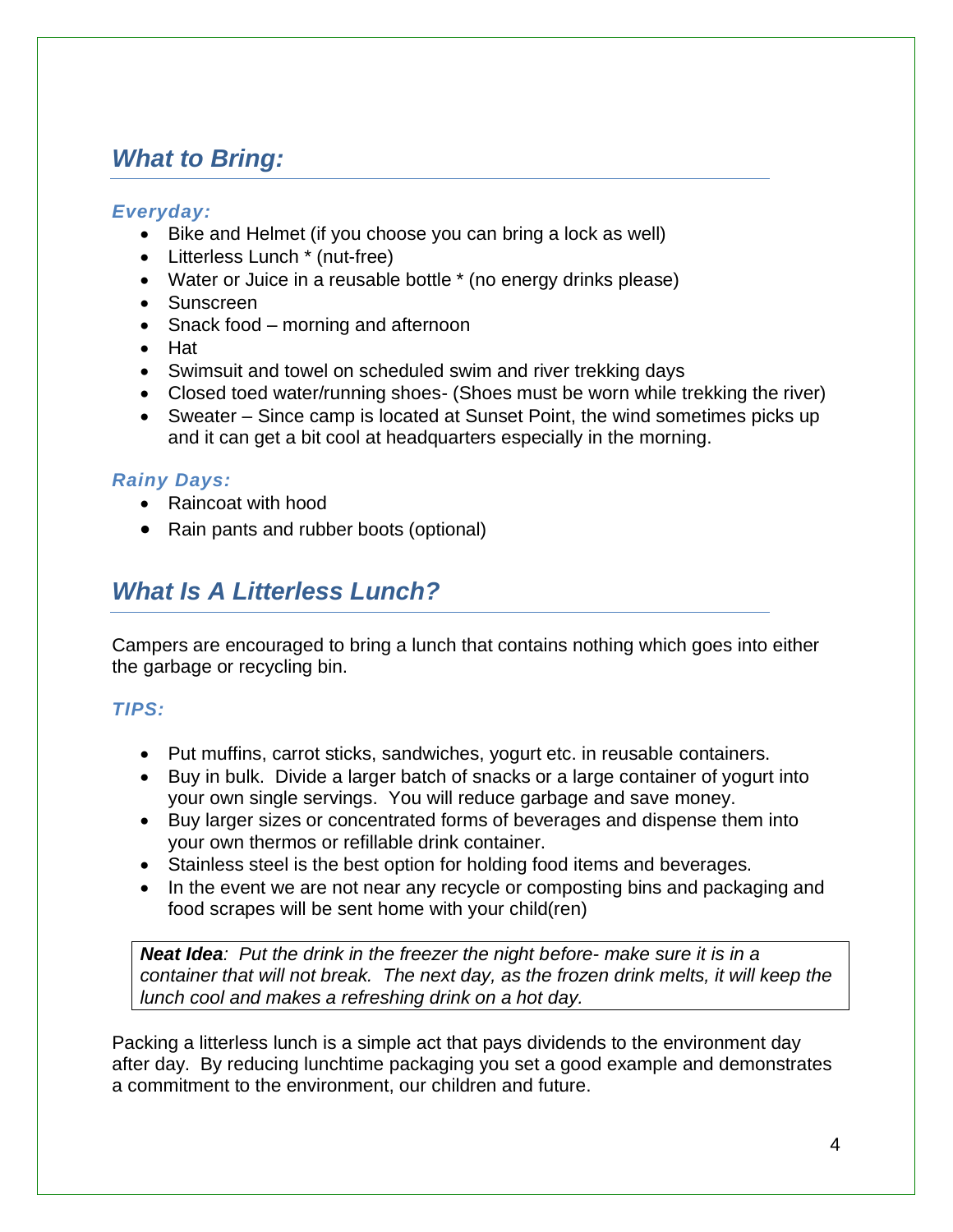### *Nut-Free Policy*

Explorations Green provides a nut-free environment. Try to ensure that any residue from peanuts/nuts is cleaned from teeth, hands, toys, books, clothing, school bags etc. before coming to camp. Please do not bring or send with your child any snack or lunch containing any nuts or nut products (e.g. OIL). Campers with nut allergies are required to bring epi-pens with them to camp each day.

## *Camp Safety*

#### *Counsellors*

Explorations Green Summer Day Camp counsellors undergo a stringent interviewing process. Police background checks are a condition of employment. All staff must possess current Emergency First Aid with CPR training and undergo pre-camp training with experienced returning staff. The counsellor to camper ratio is never higher than 1:5 for the 4-6 age group and 1:8 in the 7-10 age group.

### *First Aid*

Safety considerations have been incorporated into every activity at the Explorations Green Summer Day Camp. The safety procedures are formulated based on a Crisis Management Plan – knowledge and skill, preventive awareness and preparedness. Every counsellor is trained in Emergency First Aid and CPR. Each counsellor has a complete first aid kit and cell phone to stay in contact with the Environment Network office at all times. Phone numbers for police, hospital, fire department and the Environment Network are at hand at all times as well.

### *Notification of Medical Problem/Emergencies*

If a child is injured or becomes ill while at camp, the child is placed under continued supervision by a staff member. In the event of an injury, a staff member will apply first aid and fill out an accident report. If a child has a minor injury, the parent or guardian will be informed at the end of the day.

If the child's injuries are significant enough that s/he cannot play or participate in group activities, or if the injury involves the child's head, then the child's parent will be notified immediately and requested to pick up the child as soon as possible. In the event that the staff cannot reach parents or an alternative contact person, a call may be placed directly to a child's physician on record.

In those cases where the illness/symptoms or injury are such that there must be no delay in treatment, emergency medical treatment will be obtained by calling paramedics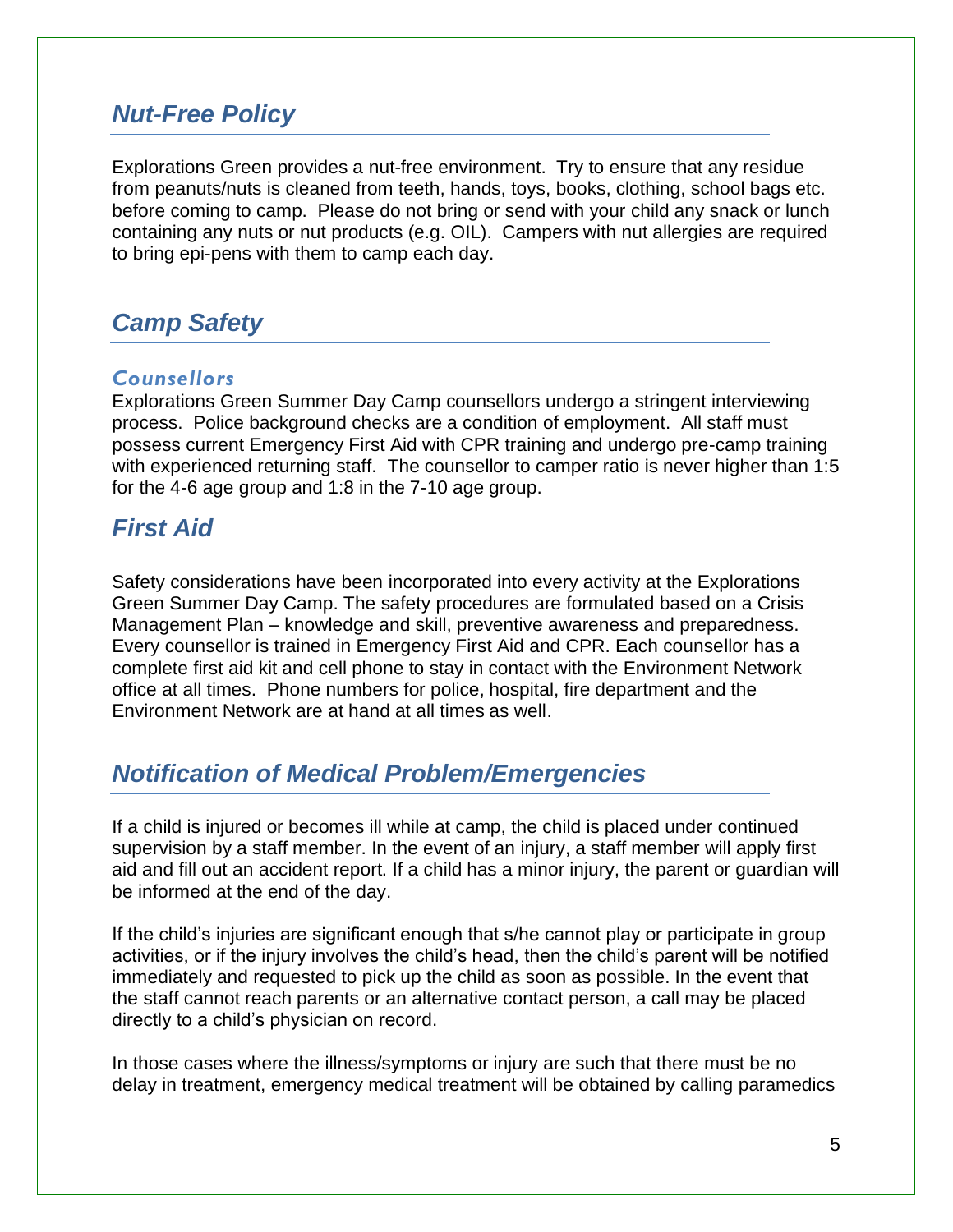to administer necessary aid and transport the child to an emergency care facility. The parents or designated contact persons will be notified next.

### *Sunscreen*

Please apply sunscreen (SPF 30 or higher and UVA & UVB protection) to your child **BEFORE** you drop him/her off at camp and send sunscreen with them daily. Sunscreen will be reapplied throughout the camp day.

# *Bicycling*

Bicycles must be brought to camp every day. There is a safe and secure place to store bikes overnight if you choose to. If you do not have a bike, please let the office know and they will try and find you one. All activities and equipment used are put through the Camp's Safety Check. Prior to bike outings, all bikes are put through a safety check and repaired accordingly. Bike helmets are mandatory. If you would like you may send a bike lock to use throughout our daily adventures. Children will go cycling as part of the camp program; as well, they will bike to and from our swimming location, which is the Centennial Pool. Bicycle trailers are available for the younger children's backpacks as it can be hard for the little ones to bike with a heavy backpack.

In the event the pavilion has been rented out we will require parents to take their child's bike home and bring it back the next day.

# *Swimming (Collingwood)\_\_\_\_\_\_\_\_\_\_\_\_\_\_\_\_\_\_\_\_\_\_\_\_\_\_*

Swimming will take place at Centennial Pool 451 Third St. There are qualified lifeguards and instructors onsite. The pool will be closed down to the public during camp swim times. There are also life jackets at the pool for the children who need them and for all campers ages 4-6. Camp staff will be supervising children at all times as well.

### **Cancellation Policy**

Cancellations made 14 or more business days prior to the start of camp, July 4, will be subject to a 100% refund. Cancellations made within 13 business days from the start of camp, July 4, will be subject to a 50% refund. No refunds will be given once camp has started for the summer. A \$25 non-refundable deposit per child, per week is due at time of registration. For all cancellations and or refunds, this \$25 deposit will not be refunded.